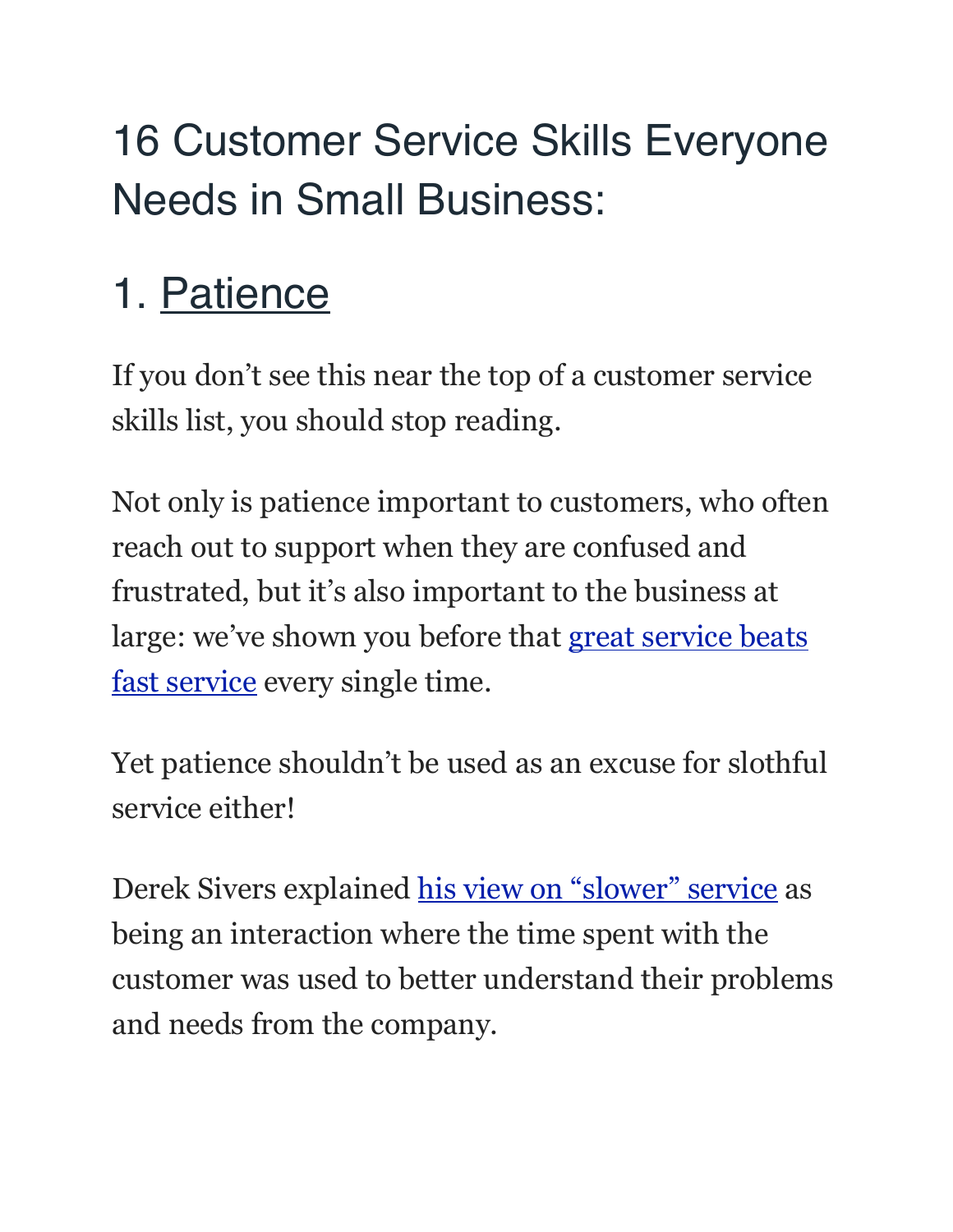If you deal with customers on a daily basis, be sure to stay patient when they come to you stumped and frustrated, but also be sure to take the time to truly figure out what they want — they'd rather get competent service than be rushed out the door!

#### 2. Attentiveness

The ability to *really* listen to customers is so crucial for providing great service for a number of reasons.

Earlier I went over a [few customer feedback systems,](https://www.helpscout.net/blog/customer-feedback-systems/) and before that I showed you the data on why listening to customer feedback is a must for many [businesses](https://www.helpscout.net/blog/fixing-the-broken/)  [who are looking to innovate.](https://www.helpscout.net/blog/fixing-the-broken/)

Not only is it important to pay attention to individual customer interactions (watching the language/terms that they use to describe their problems), but it's also important to be mindful and attentive to the feedback that you receive *at large*.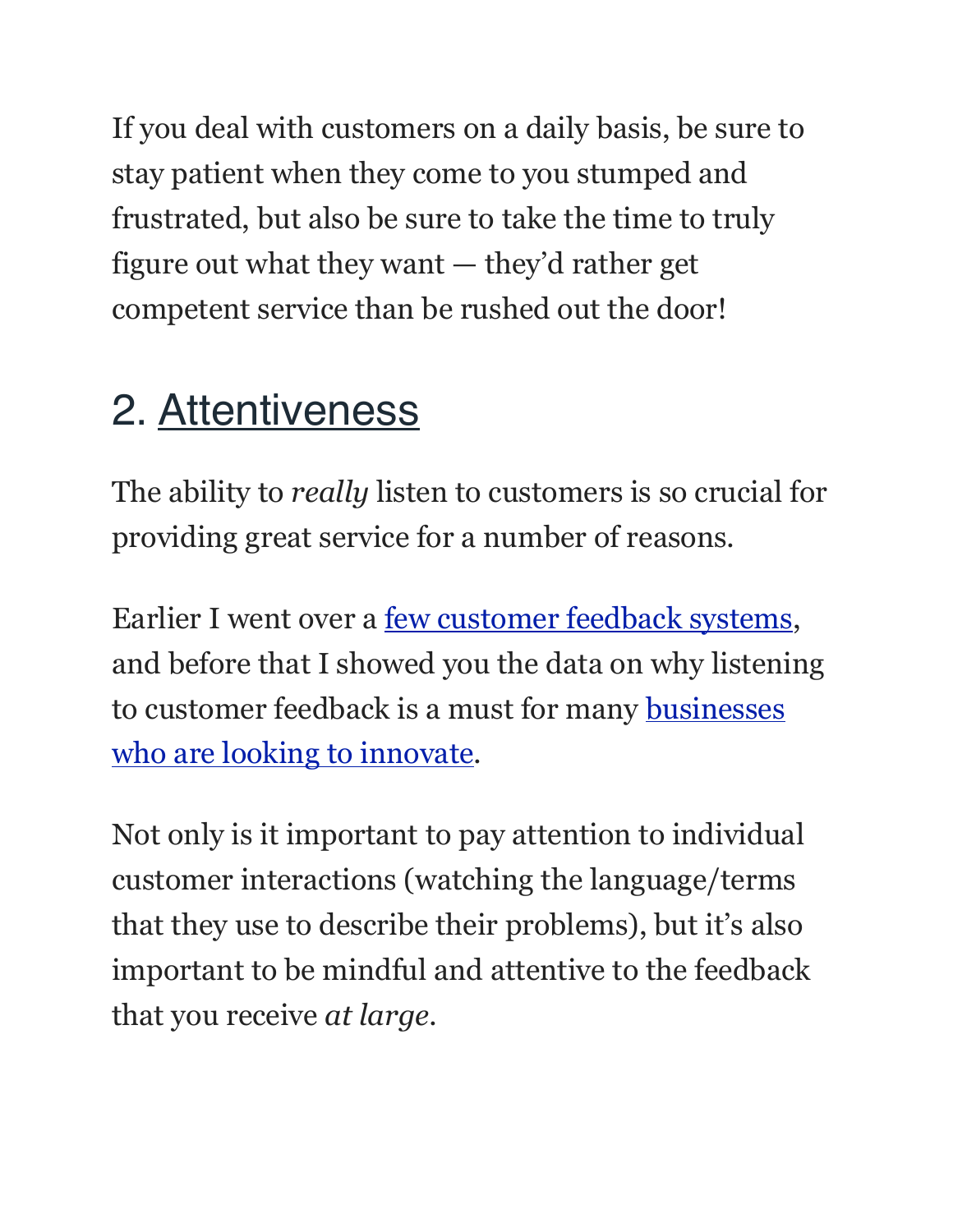For instance, customers may not be saying it outright, but perhaps there is a pervasive feeling that your software's dashboard isn't laid out correctly. Customers aren't likely to say, "Please improve your  $UX!$ ," but they may say things like, "I can never find the search feature," or, "Where is the \_\_\_\_\_ function at again?"

What are your customers telling you without saying it?

#### 3. Clear communication skills

Make sure you're getting to the problem at hand quickly;

customers don't need your life story or to hear about how your day is going.

More importantly, you need to be cautious about how some of your communication habits translate to customers, and it's best to err on the side of caution whenever you find yourself questioning a situation.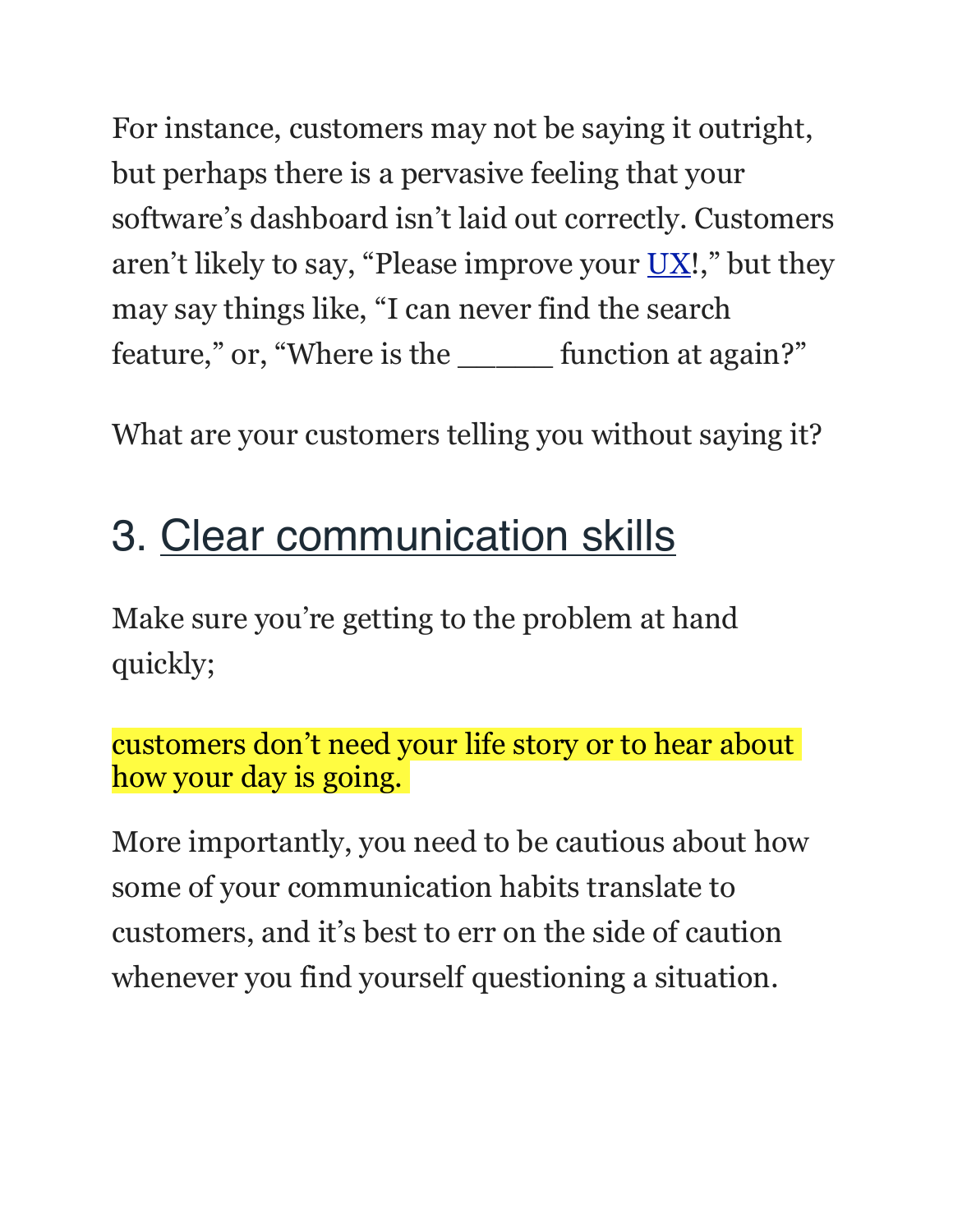**An example:** The last time I went to get work done on my car, I was told by an employee that if I wanted to get an oil change, it would be "included" in my final bill.

I thought that meant I'd be getting it for *free*, yet as it turns out, that wasn't the case. The employee apologized and I truly believe it was an accident (they just worked there), but I haven't been back to that shop since because of the miscommunication.

When it comes to important points that you need to relay clearly to customers, keep it simple and leave nothing to doubt.

## 4. Knowledge of the Product

The best forward-facing employees in your company will work on having a **deep**knowledge of how your product works. Without knowing your product from front to back, you won't know how to help customers when they run into problems.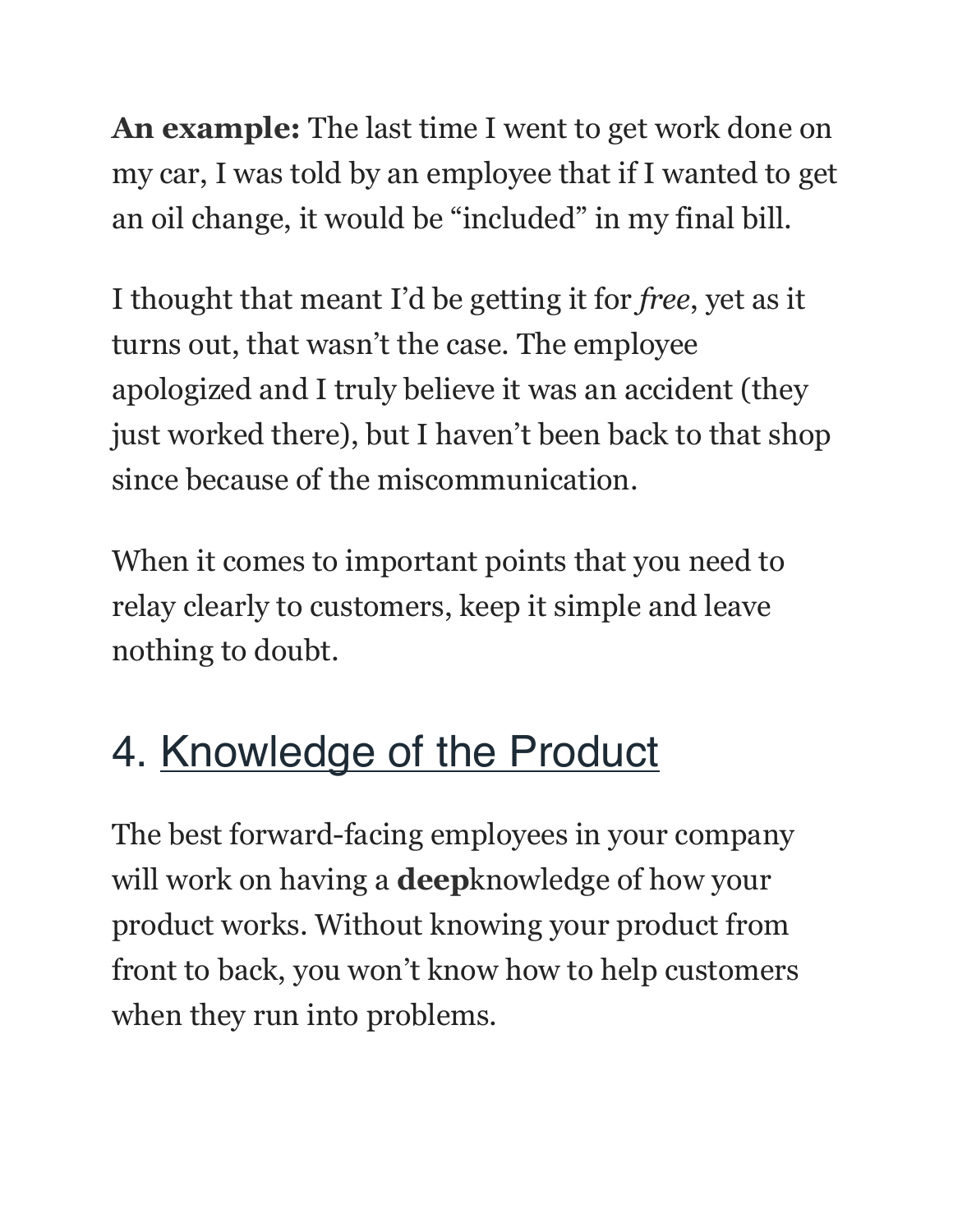It's not that every single team member should be able to build your product from scratch, but rather they should know the ins and outs of how your product works, just like a customer who uses it every day would. Every new Help Scout employee, for example, is trained on customer support during their first or second week on the job  $-$  it's a critical component of our employee [onboarding process.](https://www.helpscout.net/blog/employee-onboarding/)

Knowing the product that you support inside and out is mission critical for anyone in support," says Help Scout support team member Elyse Roach. "Having that solid product foundation not only ensures you've got the best tricks up your sleeve to help customers navigate even the most complex situations, it also helps you build understanding about their experience so that you can become their strongest advocate."

Without knowing your product from front-to-back, you won't know how to help customers when they run into problems.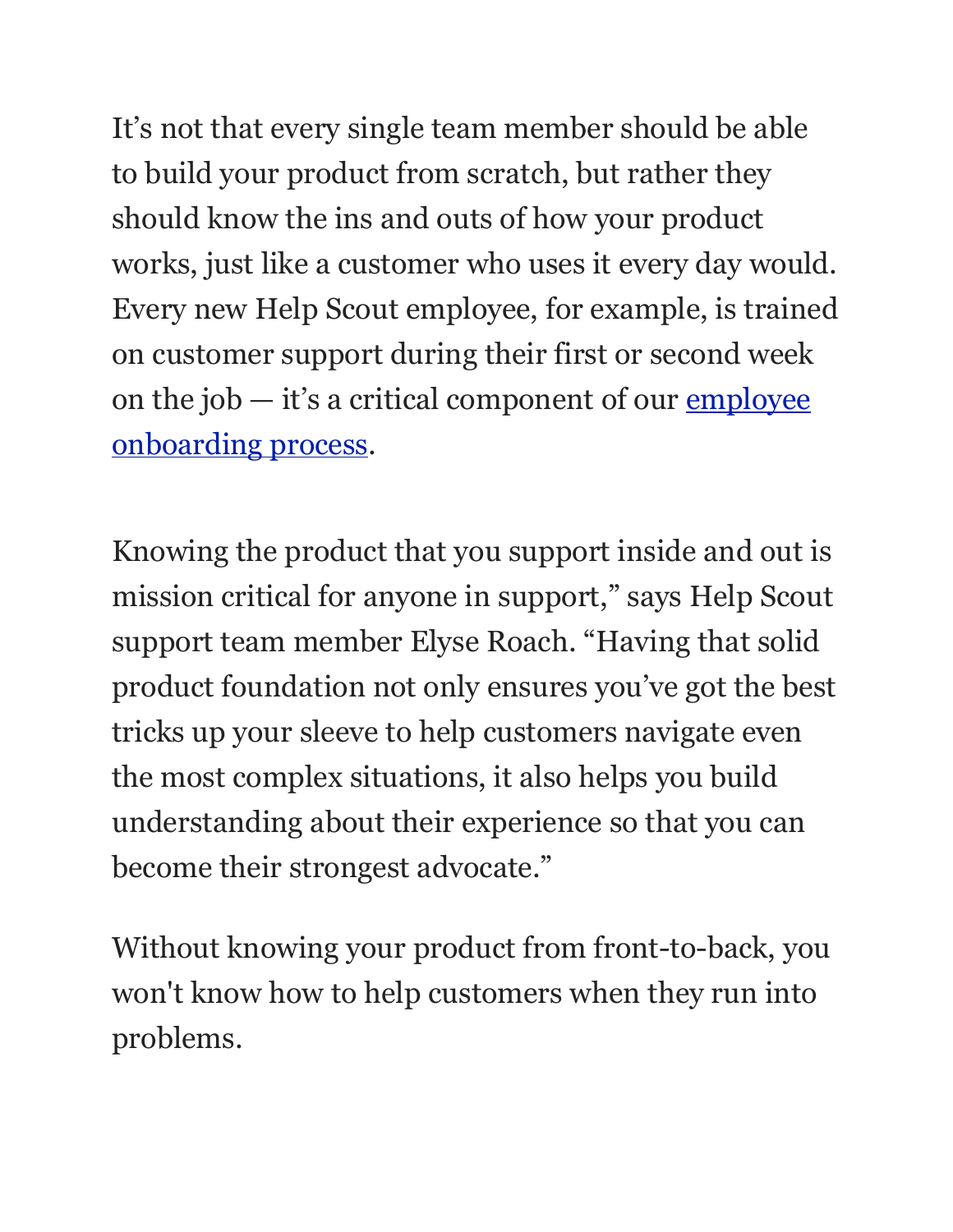## 5. Ability to use positive language

Sounds like fluffy nonsense, but your ability to make minor changes in your conversational patterns can truly go a long way [in creating happy customers.](https://www.helpscout.net/25-ways-to-thank-your-customers/)

Language is a very important part of persuasion, and people (especially customers) create perceptions about you and your company based off of the language that you use.

**An example:** Let's say a customer contacts you with an interest in a particular product, but that product happens to be backordered until next month.

Small changes that employ "positive language" can greatly affect how the customer *hears* your response...

**• Without positive language:** "I can't get you that product until next month; it is back-ordered and unavailable at this time."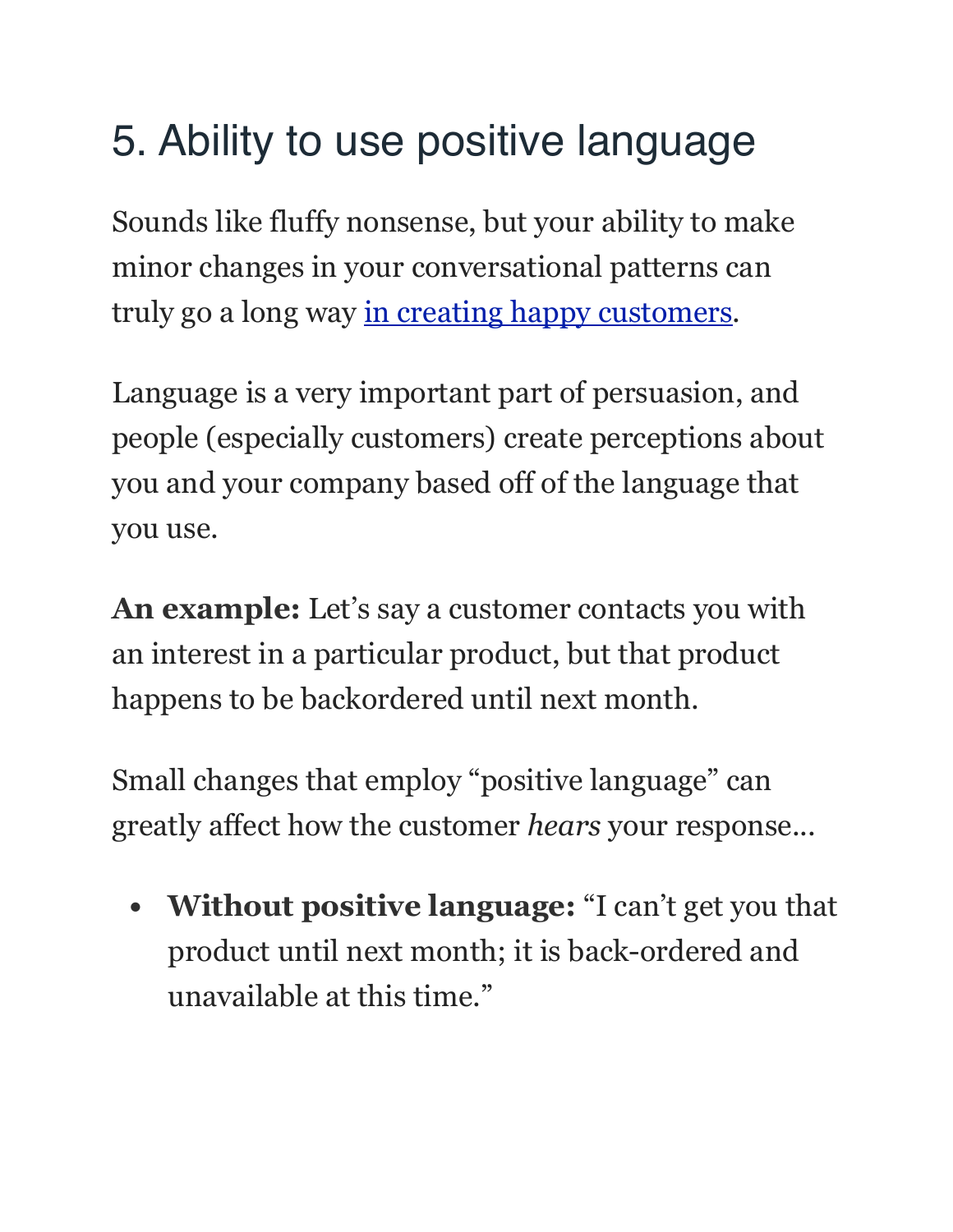**• With positive language:** "That product will be available next month. I can place the order for you right now and make sure that it is sent to you as soon as it reaches our warehouse."

The first example isn't *negative* per se, but the tone it conveys feels abrupt and impersonal, and can be taken the wrong way by customers, especially in email support when the perception of written langugage can [skew negative.](http://www.nytimes.com/2007/10/07/jobs/07pre.html)

Conversely, the second example is stating the same thing (the item is unavailable), but instead focuses on when/how the customer will get to their resolution rather than focusing on the negative.

#### 6. Acting skills

Sometimes you're going to come across people that you'll never be able to make happy.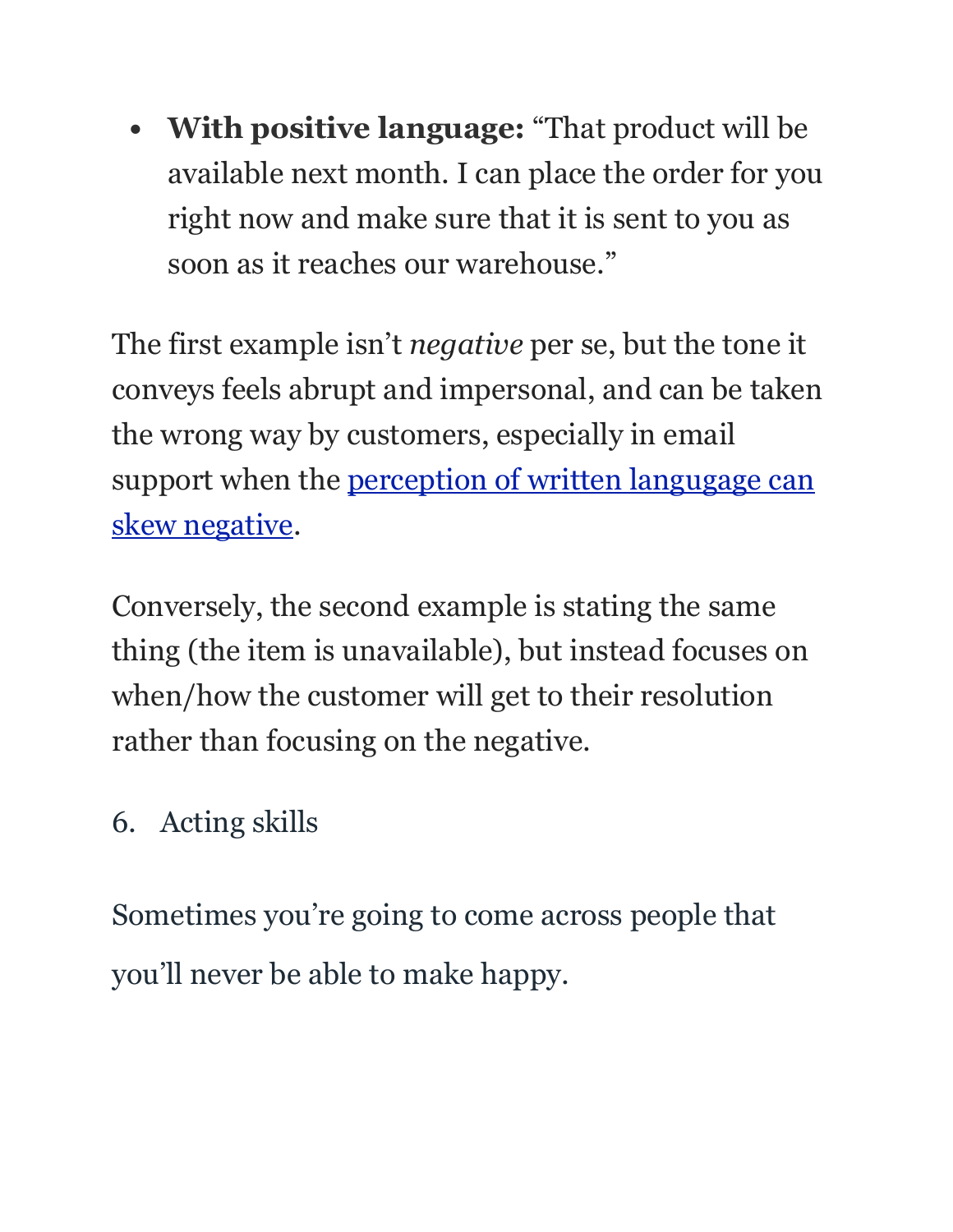Situations outside of your control (they had a terrible day, or they are just a natural-born complainer) will sometimes creep into your usual support routine, and you'll be greeted with those "barnacle" customers that seem to want nothing else but to pull you down.

Every great customer service rep will have those *basic acting skills*necessary to maintain their usual cheery persona in spite of dealing with people who may be just plain grumpy.

#### 7. Time management skills

Hey, despite my many research-backed rants on why you should spend more time with customers, the bottom line is that there *is* a limit, and you need to be concerned with getting customers what they want in an efficient manner.

The trick here is that this should also be applied when realizing when you simply **cannot** help a customer. If you don't know the solution to a problem, the best kind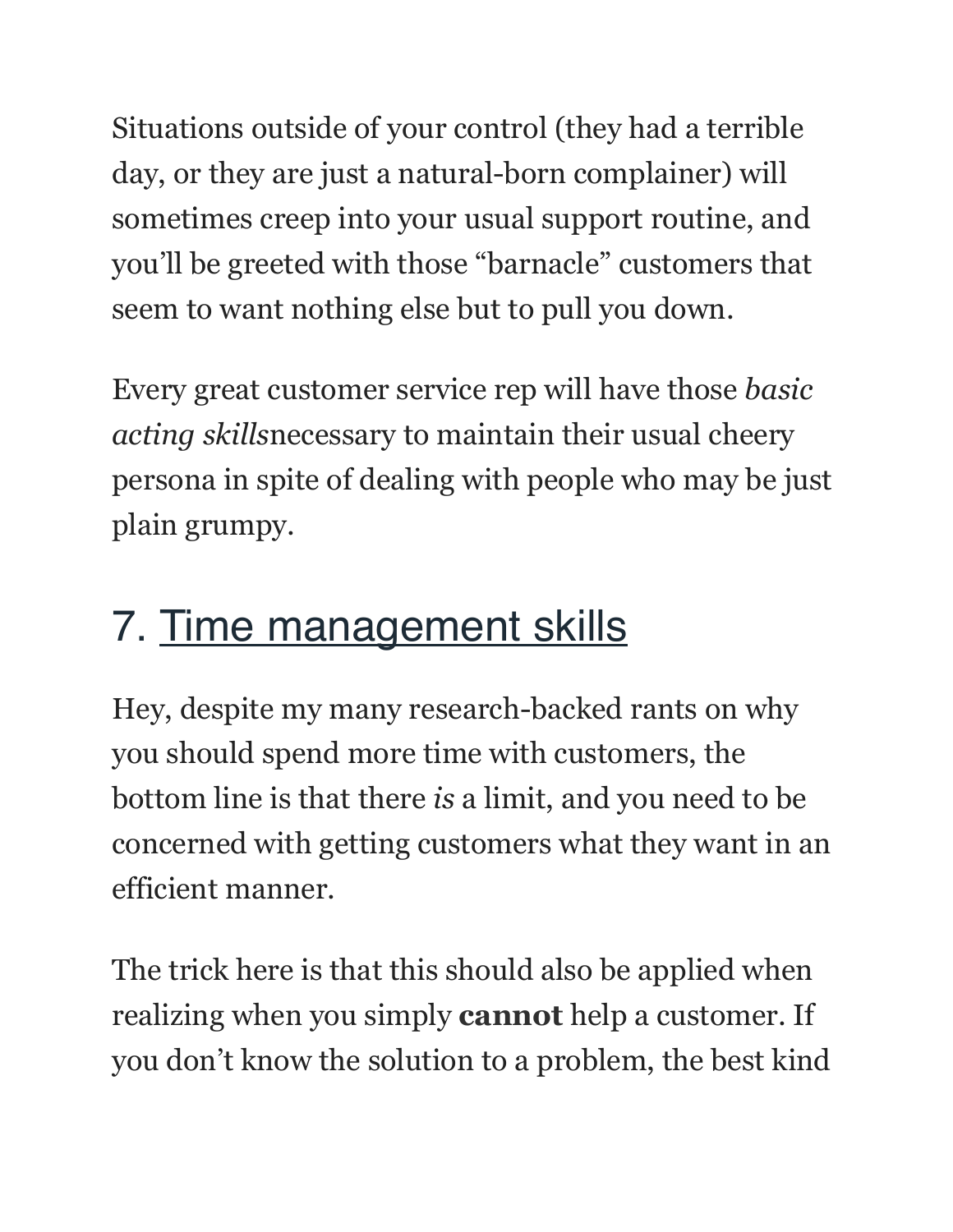of support professional will get a customer over to someone who does.

Don't waste time trying to go above and beyond for a customer in an area where you will just end up wasting both of your time!

## 8. Ability to 'read' customers

You won't always be able to see customers face-to-face, and in many instances (nowadays) you won't even hear a customer's voice!

That doesn't exempt you from understanding some [basic principles of behavioral psychology](https://www.helpscout.net/consumer-behavior/) and being able to "read" the customer's current emotional state.

This is an important part of the personalization [process](https://www.helpscout.net/blog/the-psychology-of-personalization-how-waiters-increased-tips-by-23-percent-without-changing-service/) as well, because it takes knowing your customers to create a personal experience for them.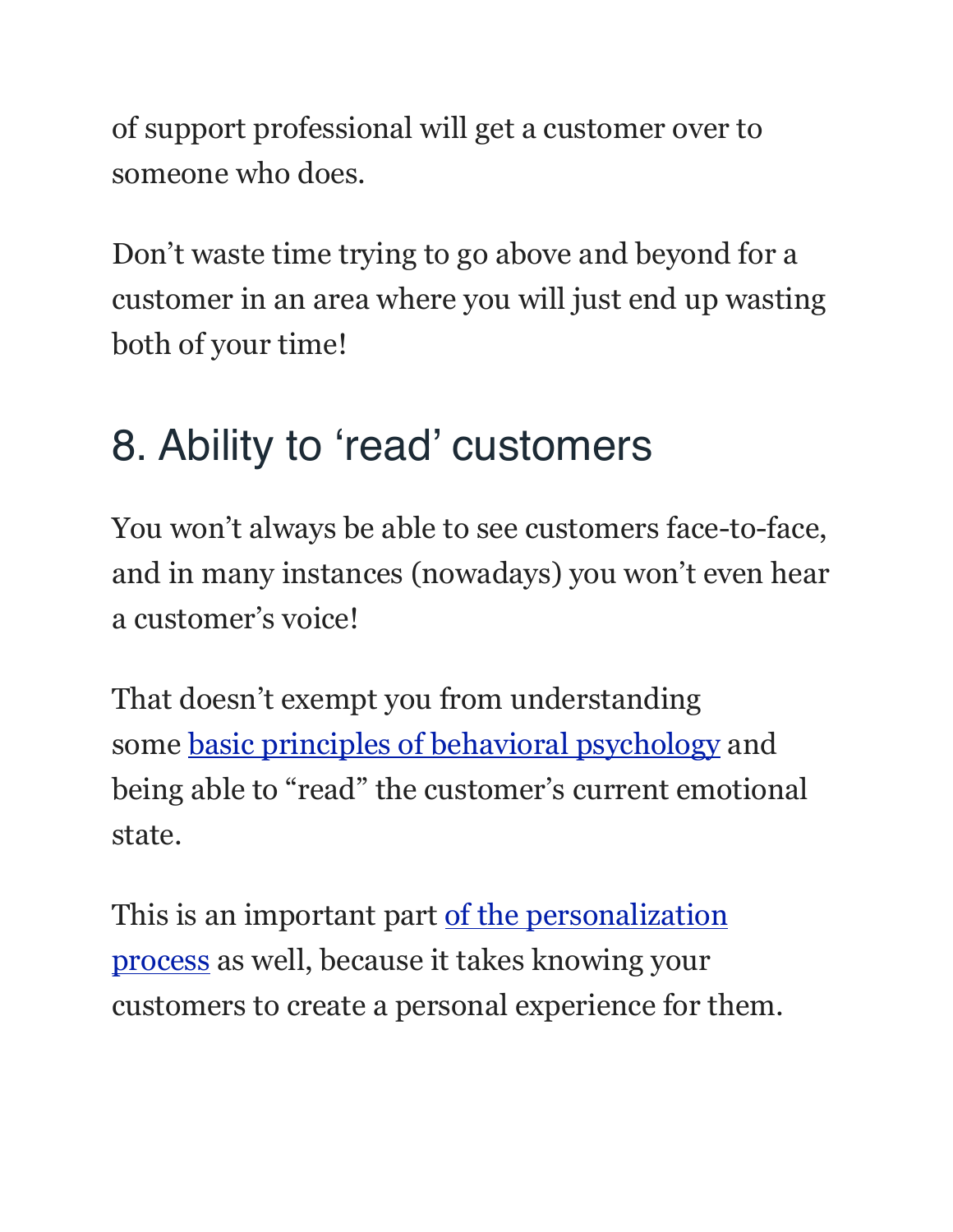More importantly though, this skill is *essential* because you don't want to mis-read a customer and end up losing them due to confusion and miscommunication. As Emily Triplett Lentz wrote in [Boost Customer](https://www.helpscout.net/blog/exclamations-and-emoticons/)  [Happiness with Exclamations and Emoticons:](https://www.helpscout.net/blog/exclamations-and-emoticons/)

"I rarely use a smiley face in a support email when the customer's signature includes "PhD," for example not that academics are humorless, just that ":)" isn't likely to get you taken seriously by someone who spent five years deconstructing utopian undertones in nineteenth-century fictional autobiography."

Look and listen for subtle clues about their current mood, patience level, personality, etc., and you'll go far in keeping your customer interactions positive.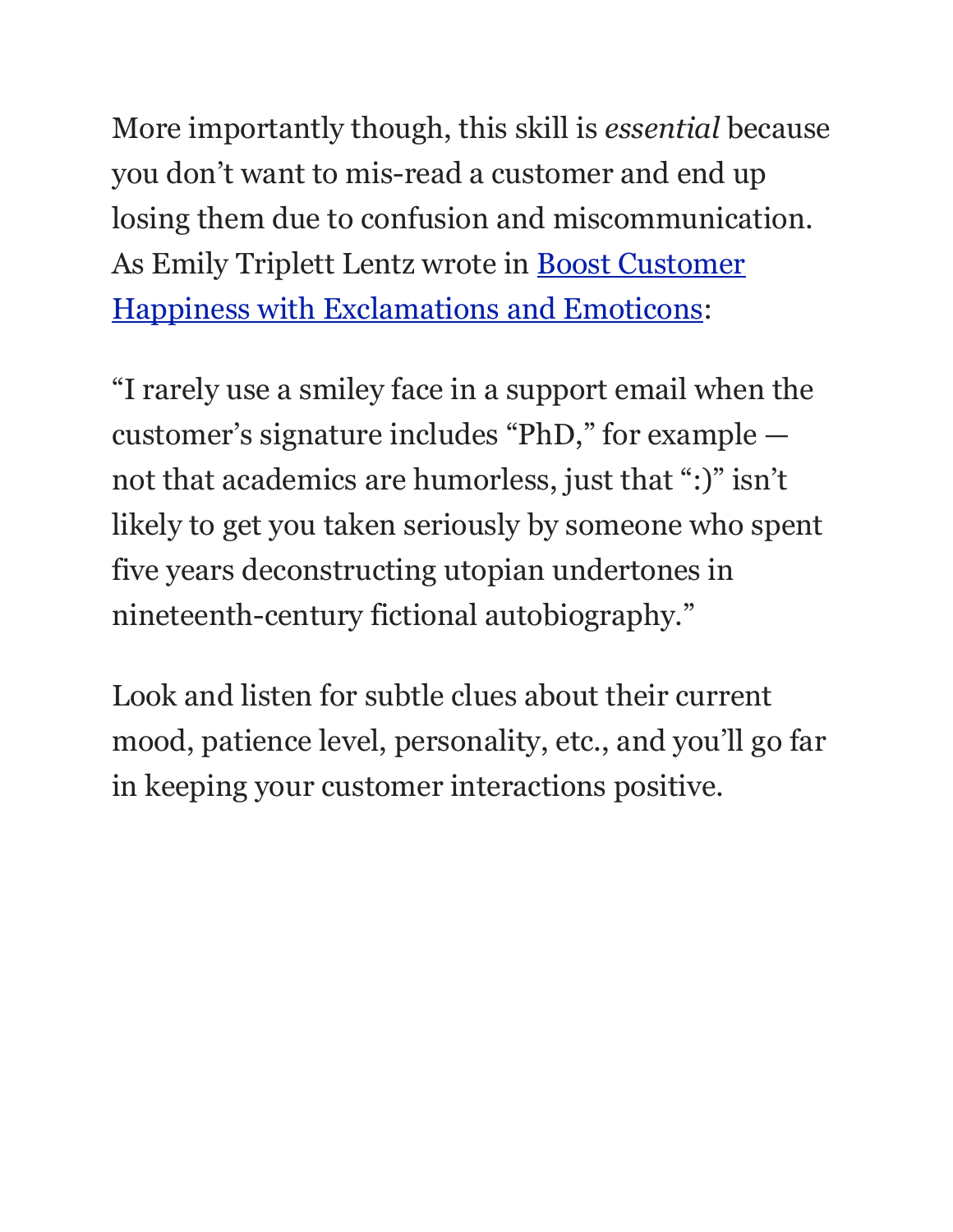# 9. A calming presence

There are a lot of metaphors for this type of personality: "keeps their cool," "staying cool under pressure," and so on, but it all represents the same thing: the ability some people have to stay calm and even influence others when things get a little hectic.

I've had my fair share of hairy hosting situations, and I can tell you in all honesty that the #1 reason I stick with certain hosting companies is due to the ability of their customer support team to keep me from pulling my hair out.

The best customer service reps know that they can't let a heated customer force them to lose their cool

; in fact it is their *job* to try to be the "rock" for a customer who thinks the world is falling down due to their current problem.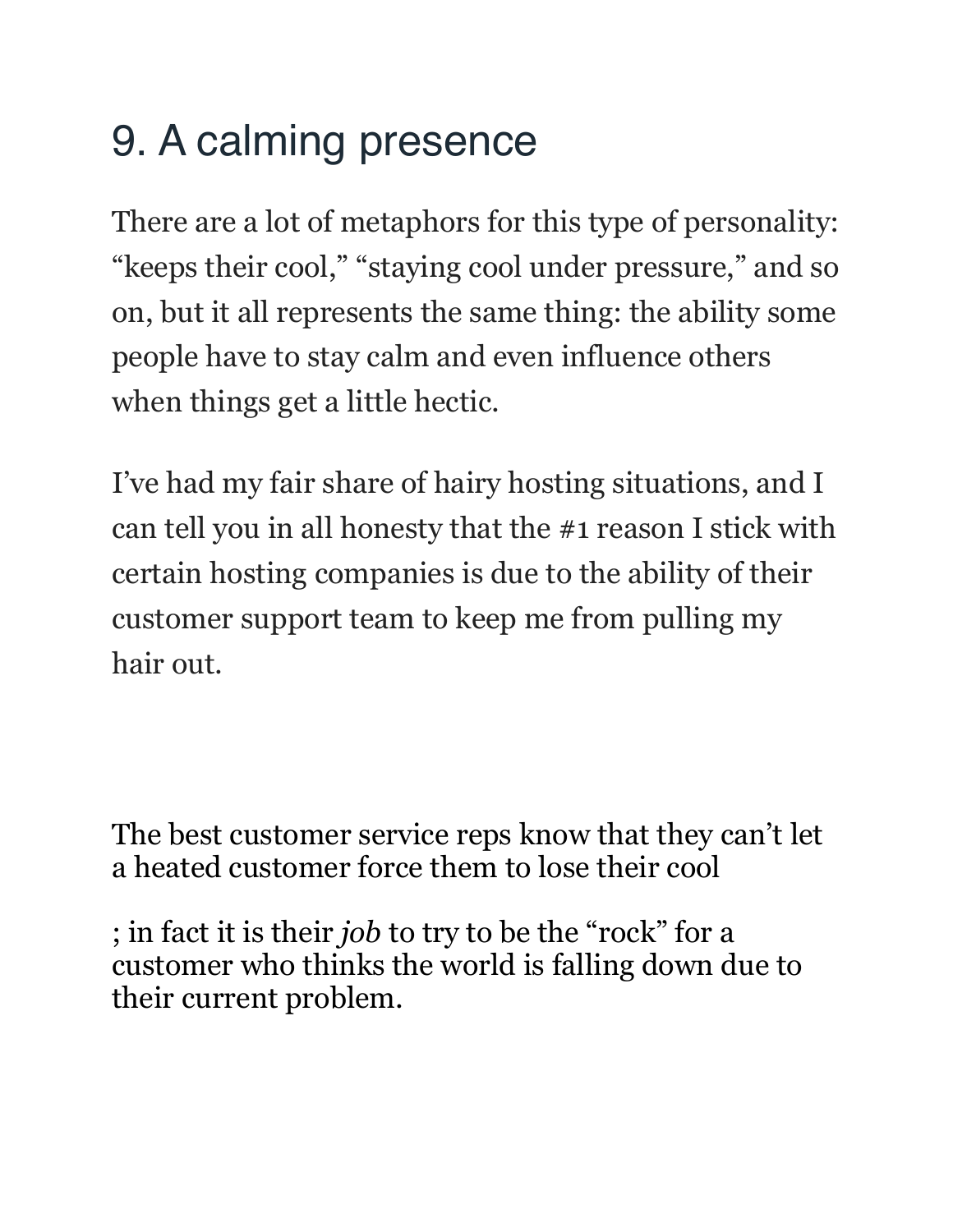## 10. Goal-oriented focus

This may seem like a strange thing to list as a customer service skill, but I assure you it's vitally important.

In my article on [empowering employees,](https://www.helpscout.net/blog/empowering-employess-without-losing-your-shirt/) I noted that many customer service experts have shown how giving employees unfettered power to "WOW" customers doesn't always generate the returns many businesses expect to see.

That's because it leaves employees without goals, and business goals + customer happiness can work handin-hand without resulting in poor service.

Relying on frameworks like the *[Net Promoter Score](https://www.helpscout.net/blog/customer-satisfaction/)* can help businesses come up with guidelines for their employees that allow plenty of freedom to handle customers on a case-to-case basis, but also leave them priority solutions and "go-to" fixes for common problems.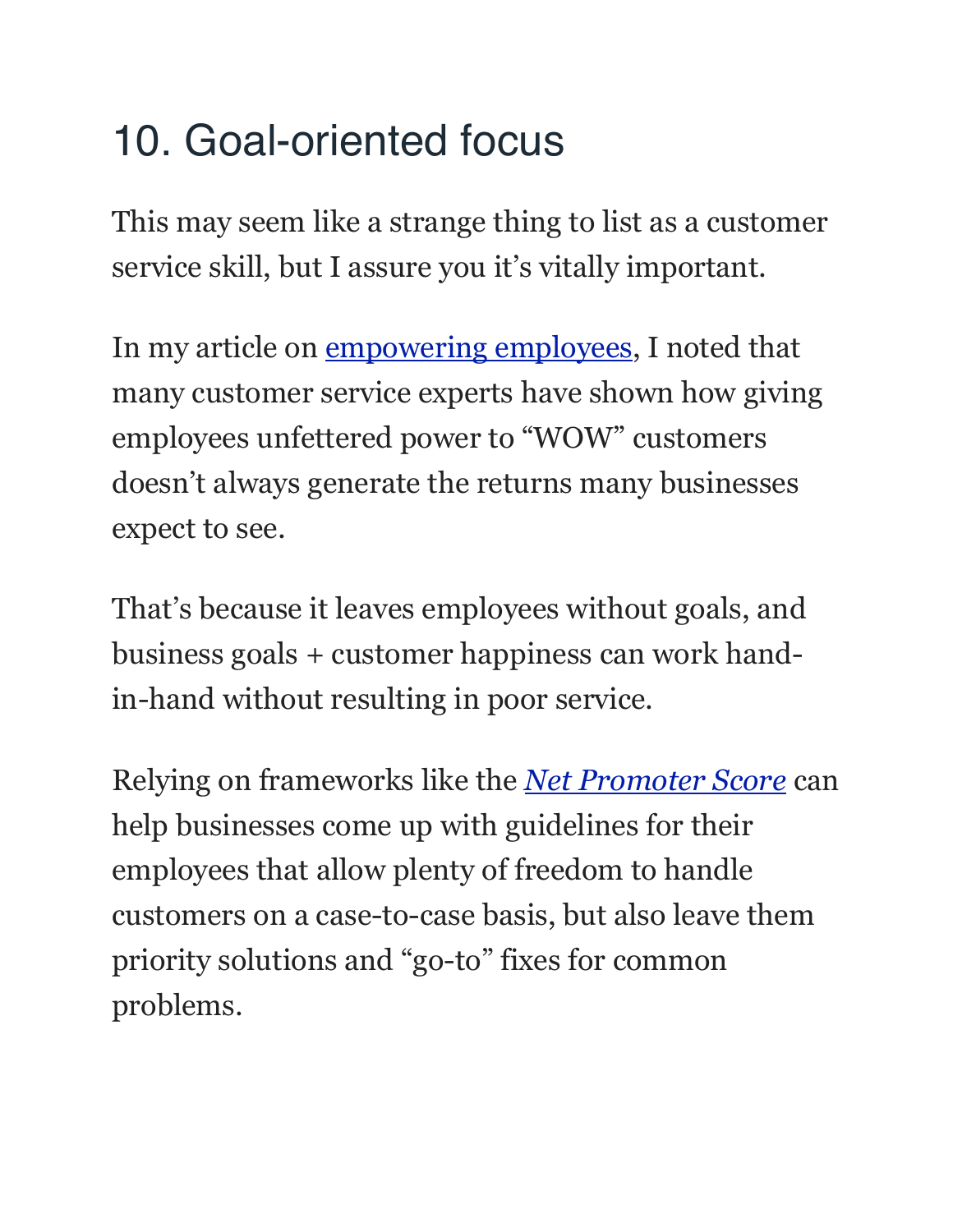## 11. Ability to handle surprises

Sometimes the customer support world is going to throw you a curveball.

Maybe the problem you encounter isn't specifically covered in the company's guidelines, or maybe the customer isn't reacting how you thought they would.

Whatever the case, it's best to be able to think on your feet ... but it's even *better* to create guidelines for **yourself** in these sorts of situations.

Let's say, for instance, you want to come up with a quick system for when you come across a customer who has a product problem you've never seen before ...

**• Who?** One thing you can decide right off the bat is *who* you should consider your "go-to" person when you don't know what to do. The CEO might be able to help you, but you can't go to them with every single question! Define a logical chain for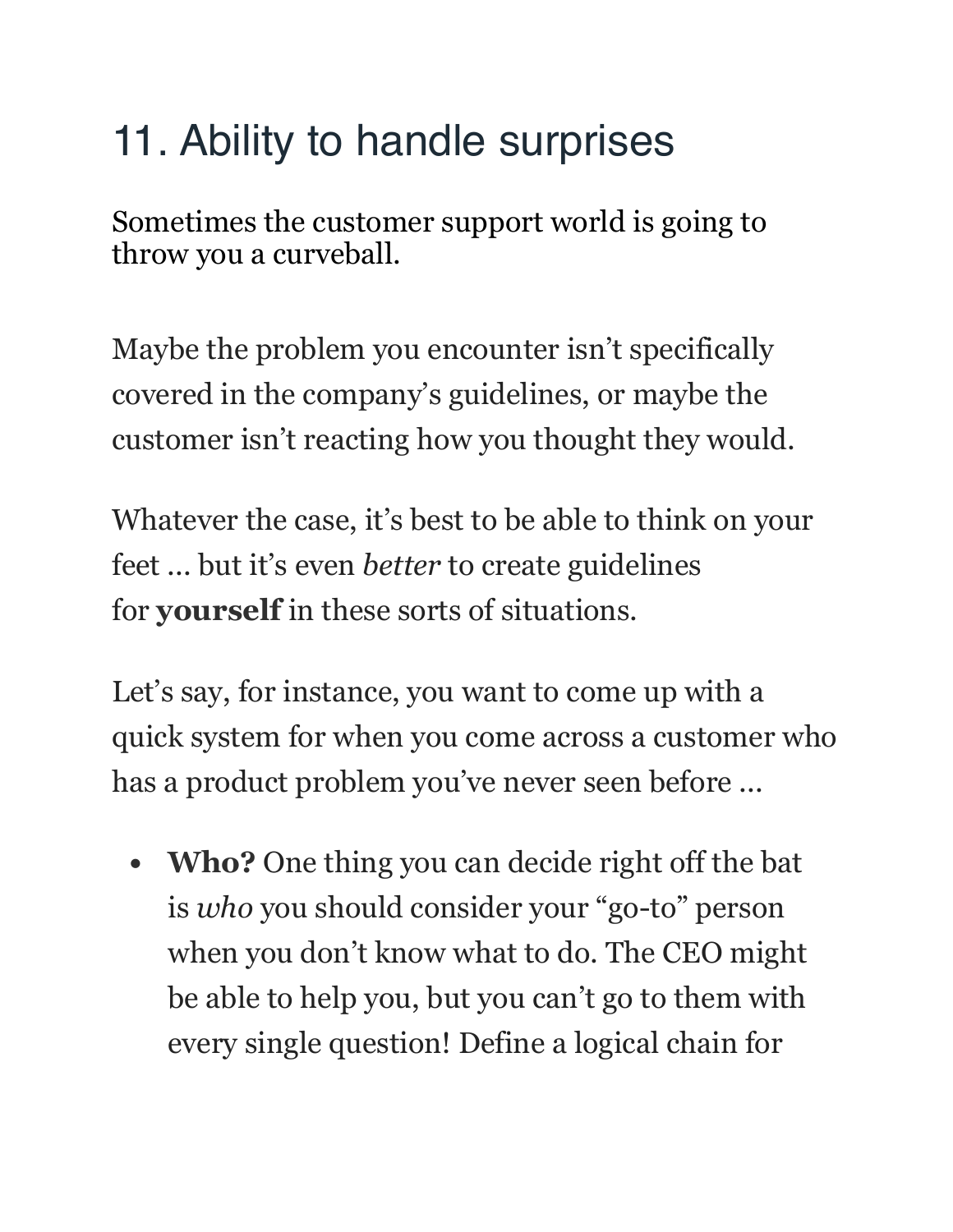yourself to use, then you won't be left wondering who you should forward the problem to.

- **• What?** When the problem is noticeably out of your league, *what* are you going to send to the people above? The full conversation, just the important parts, or maybe some highlights and an example of a similar ticket?
- **• How?** When it comes time to get someone else involved, *how* are you going to contact them? For instance, at **[Help Scout](https://www.helpscout.net/)** we use our own product to [assign conversations to another team member,](http://docs.helpscout.net/article/842-assigning-conversations) or <u>[@mention](https://www.helpscout.net/blog/mentions/)</u> the person from whom we need help in a note within the conversation.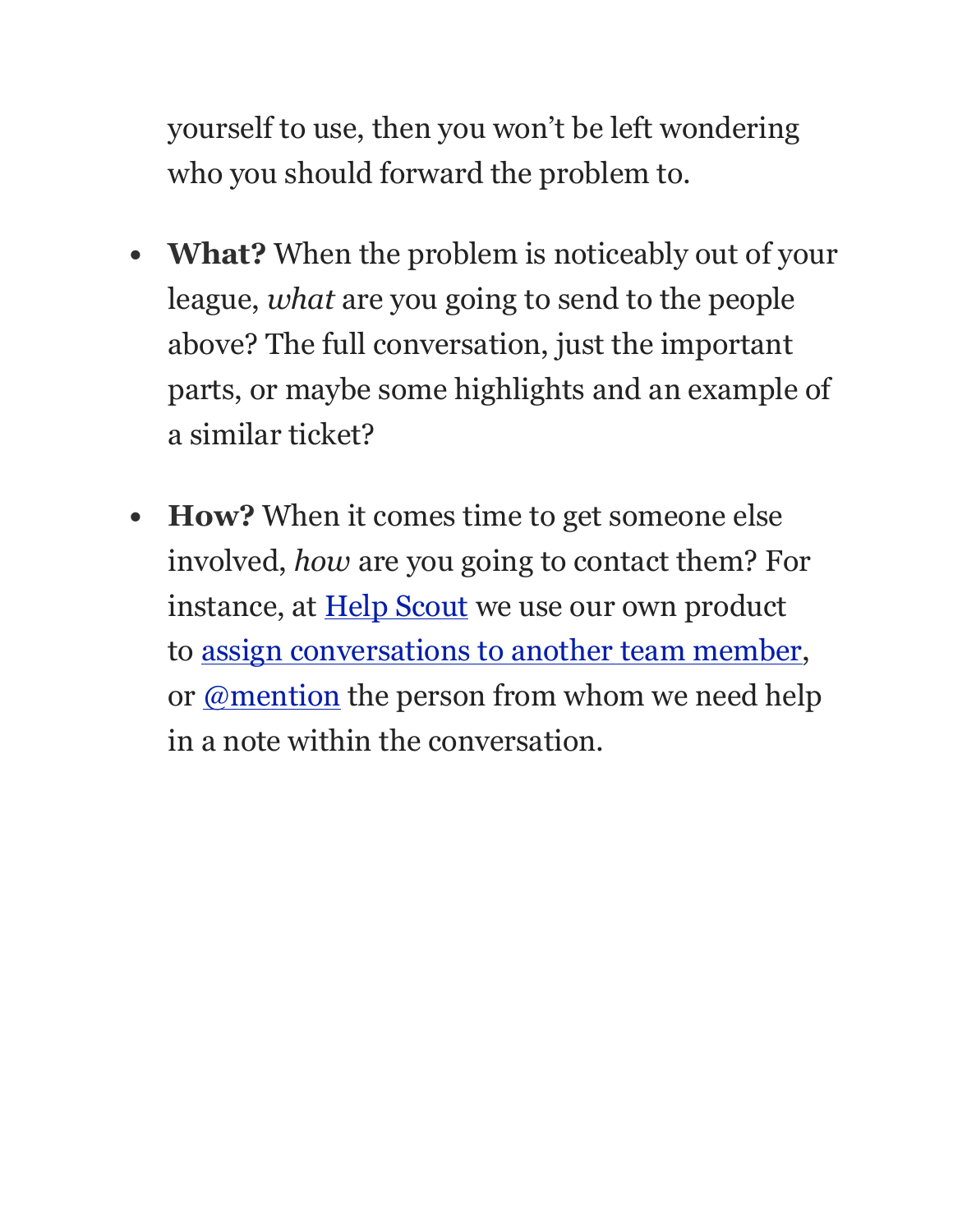# 12. Persuasion skills

This is one a lot of people didn't see coming!

Experienced customer support personnel know that oftentimes, you will get messages in your inbox that are more about the *curiosity* of your company's product, rather than having problems with it.

(Especially true if your email is available on-site, [like](https://www.helpscout.net/pricing/)  [ours](https://www.helpscout.net/pricing/)).

To truly take your customer service skills to the next level, you need to have some mastery of **persuasion** so you can convince interested customers that your product is right for them (if it truly is).

It's not about making a sales pitch in each email, but it is about not letting potential customers *slip away* because you couldn't create a compelling message that your company's product is worth purchasing!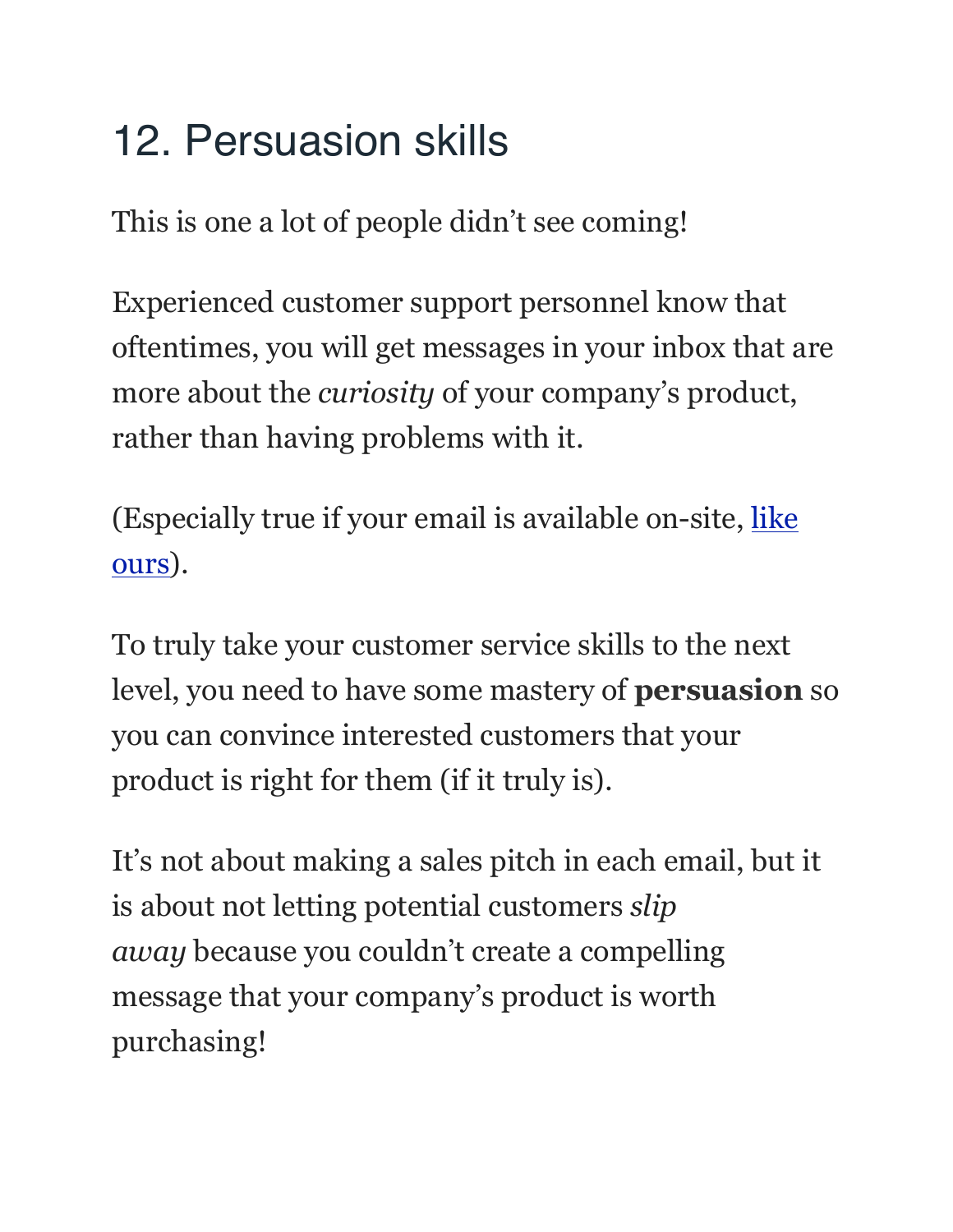# 13. Tenacity

Call it what you want, but a great work ethic and a willingness to do what needs to be done (and not take shorcuts) is a key skill when providing the kind of service that people talk about.

The memorable [customer service stories](https://www.helpscout.net/10-customer-service-stories/) out there (many of which had a huge impact on the business) were created by a single employee who refused to just do the "status quo" when it came to helping someone out.

Remembering that your customers are people too, and knowing that putting in the extra effort will come back to you ten-fold should be your driving motivation to never "cheat" your customers with lazy service.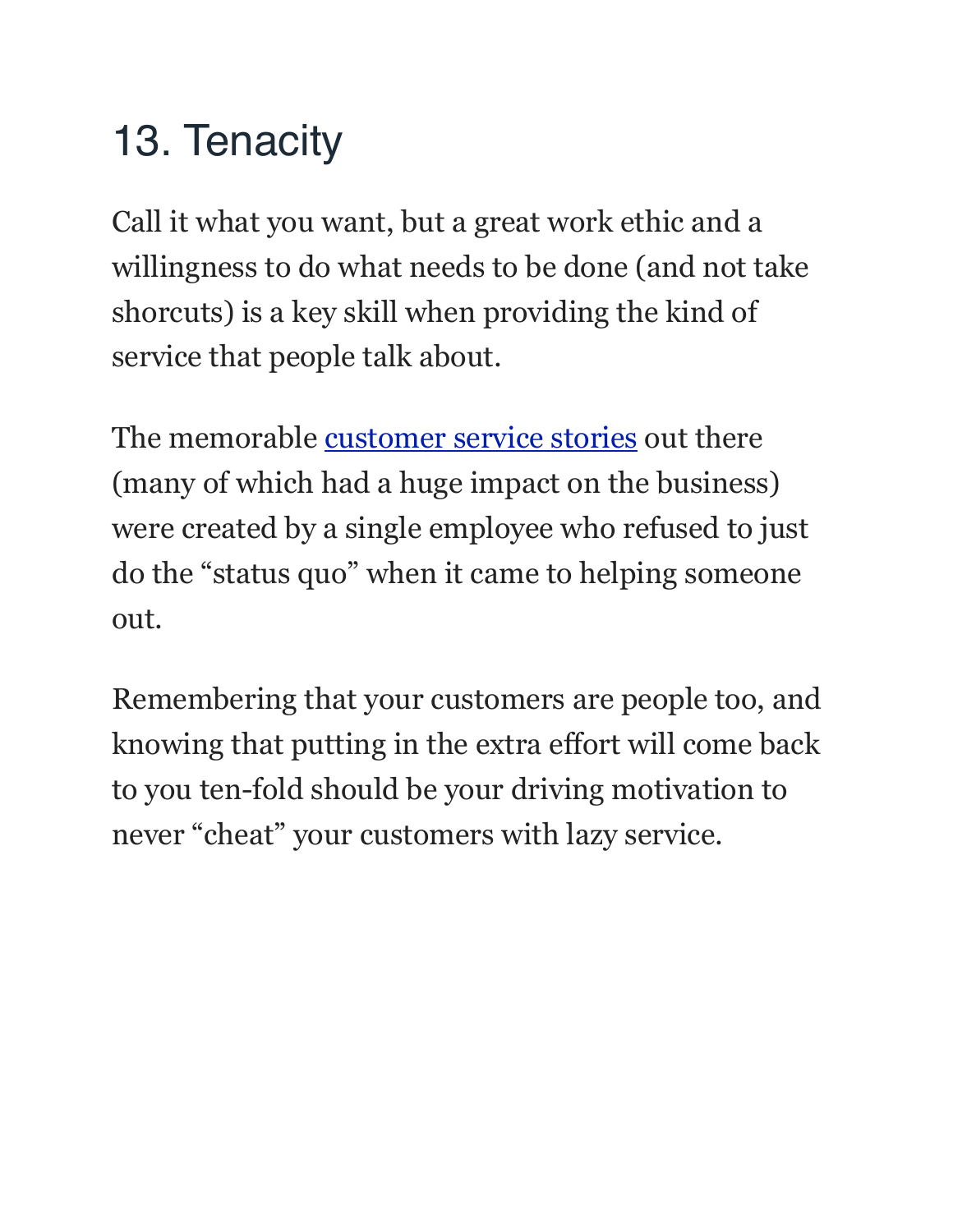## 14. Closing ability

To be clear, this has nothing to do with "closing sales" or other related terms.

Being able to *close* with a customer means being able to end the conversation with confirmed satisfaction (or as close to it as you can achieve) and with the customer feeling that everything has been taken care of (or will be).

Getting booted after a customer service call or before all of their problems have been addressed is the *last* [thing](https://www.helpscout.net/infographics/10things/)  [that customers want,](https://www.helpscout.net/infographics/10things/) so be sure to take the time to confirm with customers that each and every issue they had on deck has been entirely resolved.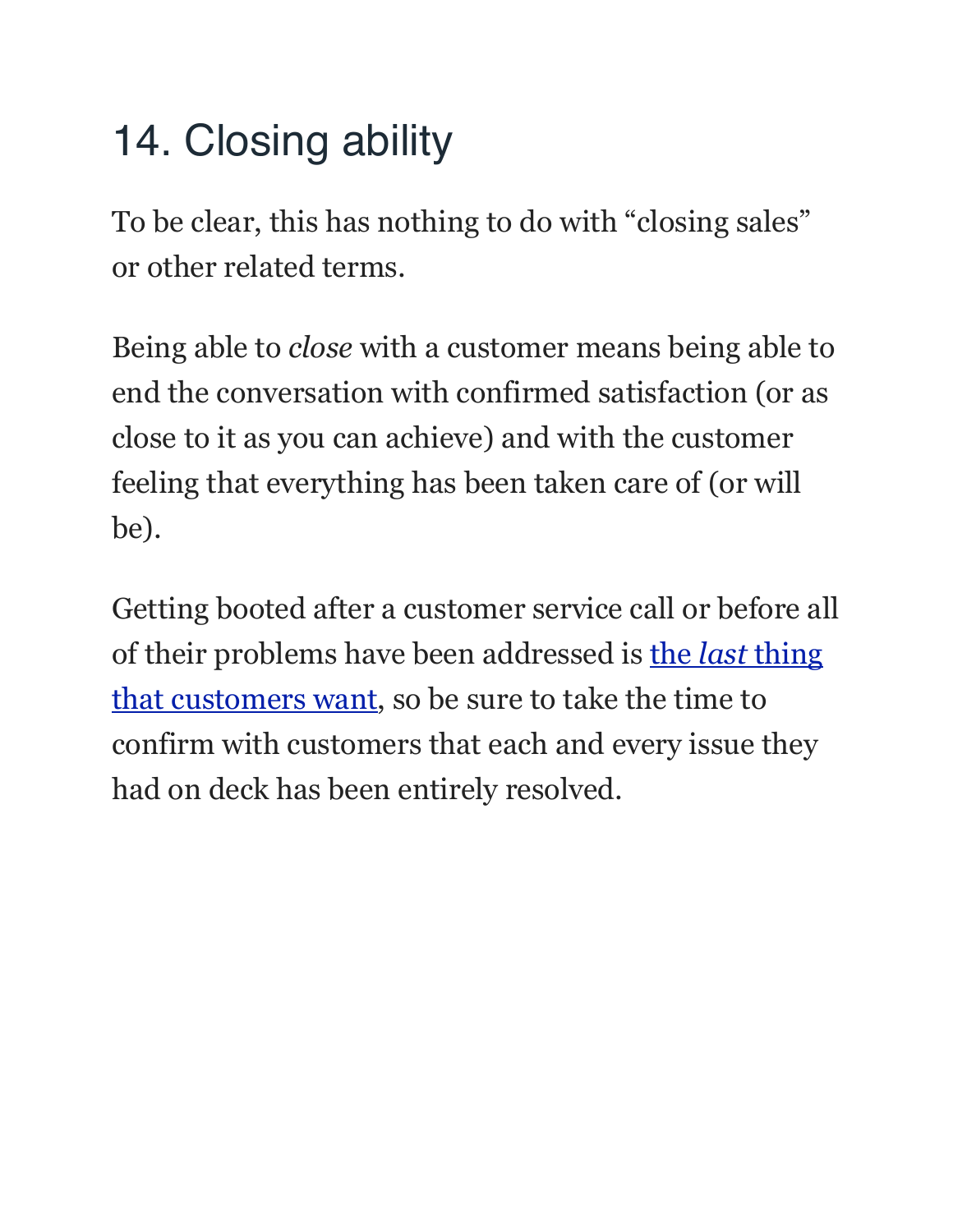#### **Your willingness to do this shows the customer three very important things:**

- That you care about getting it right
- That you're willing to keep going until you get it right
- That the customer is the one who determines what "right" is.

When you get a customer to, "*Yes, I'm all set!*" is when you know the conversation is over.

# 15. Empathy

Perhaps empathy — the ability to understand and share the feelings of another — is more of a character trait than a skill. But since empathy can be learned and improved upon, we'd be remiss not to include it here. In fact, if your organization tests job applicants for customer service aptitude, you'd be hard pressed to look for a more critical skill than empathy.